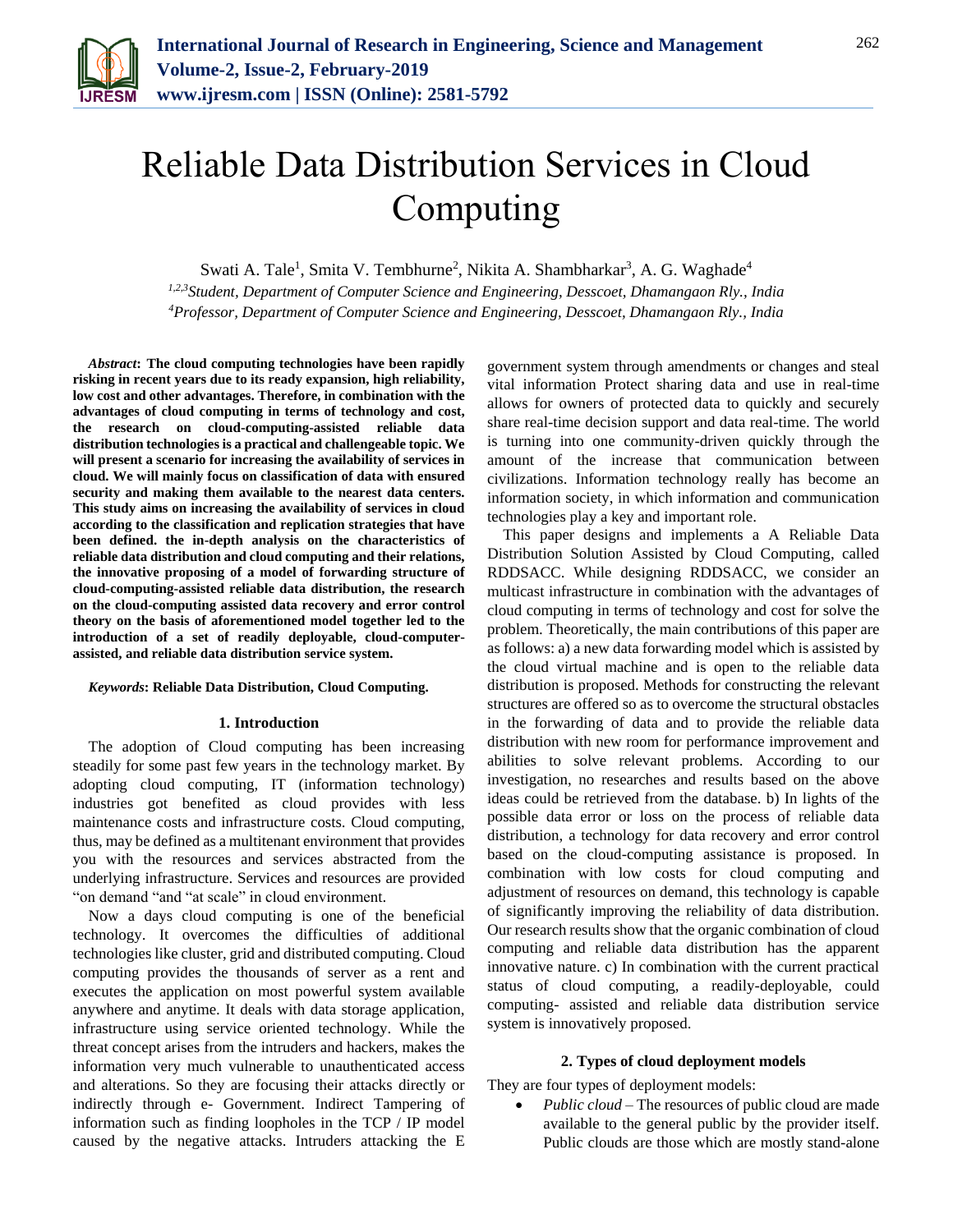

clouds and are present off premises and run by third party companies or organizations. Providers they try to make their infrastructure as such so that they are able to provide cloud resources at a scale to support general public. Public cloud uses third party companies and their example is Amazon, Microsoft and Google.

 *Private cloud* – private cloud computing resources are only available to finite group of consumers, typically it may be an organization. The cloud infrastructure runs in the organization's physical data center or it may be third party co-location. Private clouds are designed and managed by an IT department within an organization. It is built specifically to provide services internally to an organization. Private clouds may be in an existing data center. This model gives a high level of control over the cloud services and the cloud infrastructure.



- *Hybrid –* Hybrid cloud may be defined as that cloud which comprise of both private and public cloud. For carrying out day to day operations it may consider as private cloud and we need to scale out it may be considered as the public cloud. Hybrid itself means it's a combination of two and here it combines public and private. As in private cloud the number of client accessing the service will be less so it will be able to carry out the operations on daily basis. Thus, combines the property of both public and private and forms a
- hybrid cloud. *Software as service (SaaS) -* It provides a complete application which consists of various software's and offered to the customer over internet. A single instance of the service runs on the cloud. On the other side, customer need not invest in software licenses as there is only single application that is to be managed and maintained. SaaS is delivered over the network on the basis of subscription and demand. Google and Microsoft are the providers of software as service in cloud computing.

## **3. System analysis**

In this section, we first present an overview of RDDSACC system architecture and describe its core components. Subsequently, we explain how we design the structure of the data distribution of RDDSACC.



Fig. 2. The system architecture of RDDSACC



Fig. 3. The system architecture of RDDSACC

Fig. 3: As described by the research status that cloud computing provides data delivery service tolerable of data losing to some degree with assistance has been confirmed. In this paper, the openness of research approach to the completely reliable data distribution service has theoretically utilized the high reliability and dynamic distribution of cloud computing, and further optimizes the reliability index of group so as to construct the cloud-computing-assisted hierarchical forwarding recovery structure model and error-controlling methods. In the practice, this paper investigated the distribution of nodes of cloud computing in China. The figure tells that the cloud computing provides the reliable data distribution with widespreading data-forwarding-and-recovering nodes, which confirms the feasibility of the practice foundation of the project. Framework of application-layer multicast service model based on the cloud computing was offered. The proposed service model includes a main service cloud and several relay clouds, just as shown in Fig. 2. Main service cloud is the core of service while relay clouds are used for the bandwidth extension. It takes few minutes to create a virtual machine at the cloud computing platform and several seconds to destroy the virtual machine. Besides, the service programs could be embedded into the mirror image. Under the abovementioned circumstances, the completed cloud virtual machine could be put into usage immediately (or after the simple configuration). Therefore, the service entity in the proposed model mainly relies on the cloud virtual machine. The main service cloud includes a core virtual machine. The virtual machine in the cloud service (excluding the core virtual machine) and the virtual machine in the relay